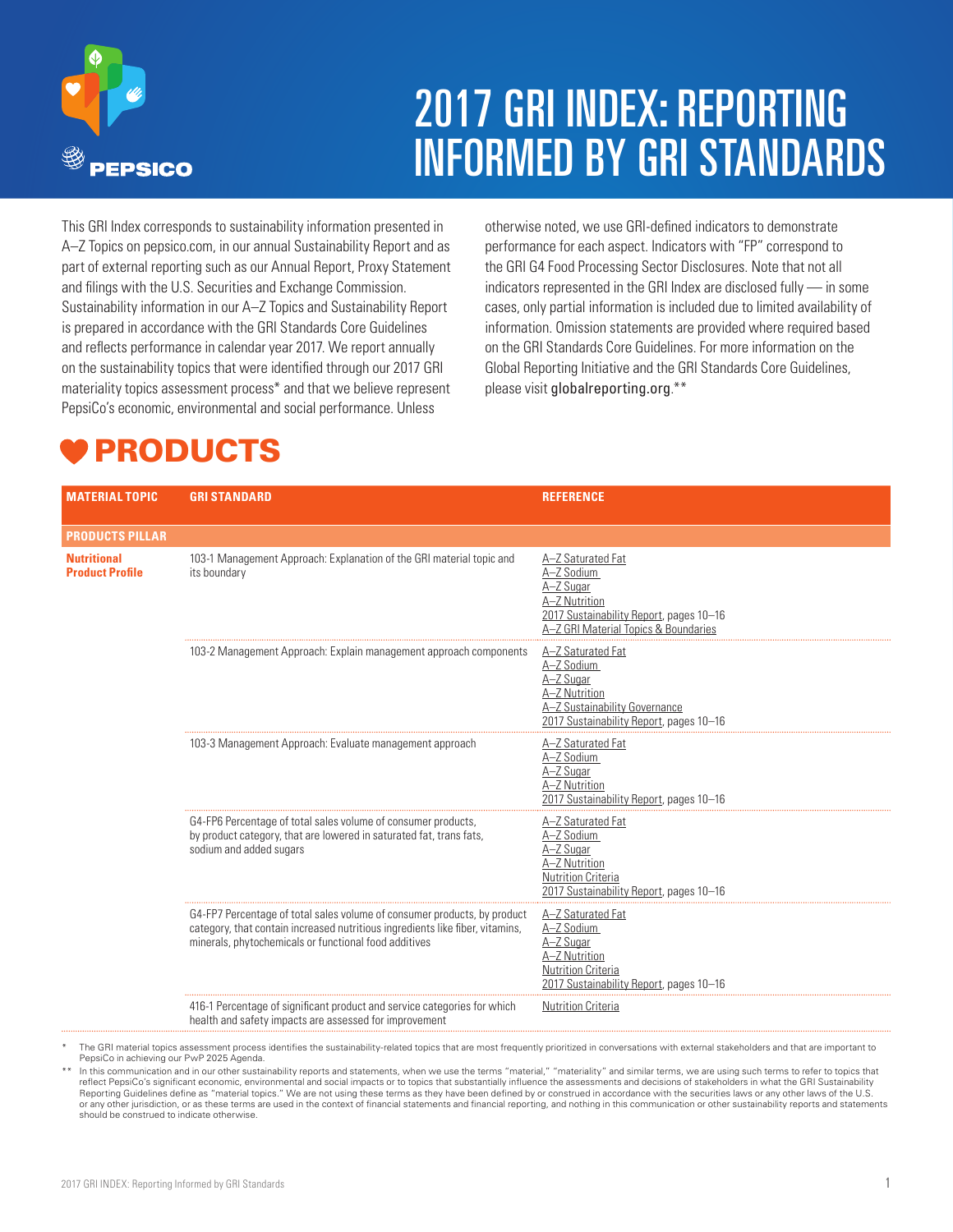# **V PRODUCTS**

| <b>MATERIAL TOPIC</b>           | <b>GRI STANDARD</b>                                                                                                                                                                         | <b>REFERENCE</b>                                                                                                                 |
|---------------------------------|---------------------------------------------------------------------------------------------------------------------------------------------------------------------------------------------|----------------------------------------------------------------------------------------------------------------------------------|
| <b>PRODUCTS PILLAR</b>          |                                                                                                                                                                                             |                                                                                                                                  |
| <b>Marketing</b><br>& Labeling  | 103-1 Management Approach: Explanation of the GRI material topic and<br>its boundary                                                                                                        | A-Z Advertising & Marketing to Children<br>A-Z Nutritional Labeling<br>A-Z GRI Material Topics & Boundaries                      |
|                                 | 103-2 Management Approach: Explain management approach components                                                                                                                           | A-Z Advertising & Marketing to Children<br>A-Z Nutritional Labeling<br>A-Z Sustainability Governance<br>Code of Conduct, page 16 |
|                                 | 103-3 Management Approach: Evaluate management approach                                                                                                                                     | A-Z Advertising & Marketing to Children<br>A-7 Nutrition                                                                         |
|                                 | 417-1 Requirements for product and service information and labeling                                                                                                                         | A-Z Nutritional Labeling                                                                                                         |
|                                 | 417-3 Incidents of non-compliance concerning marketing communications                                                                                                                       | A-Z Responsible Advertising & Marketing to Children<br>A-Z Nutritional Labeling                                                  |
| <b>Food Quality</b><br>& Safety | 103-1 Management Approach: Explanation of the GRI material topic and<br>its boundary                                                                                                        | A-Z Product Safety & Quality<br>A-Z GRI Material Topics & Boundaries                                                             |
|                                 | 103-2 Management Approach: Explain management approach components                                                                                                                           | A-Z Product Safety & Quality<br>A-Z Sustainability Governance                                                                    |
|                                 | 103-3 Management Approach: Evaluate management approach                                                                                                                                     | A-Z Product Safety & Quality                                                                                                     |
|                                 | G4-FP5 Percentage of production volume manufactured in sites certified<br>by an independent third party according to internationally recognized food<br>safety management system standards* | A-Z Product Safety & Quality                                                                                                     |

\*Omission statement: PepsiCo reports information about independent audits conducted as part of the Global Food Safety Initiative certification process. We are unable at this time to disclose this<br>information as a percentag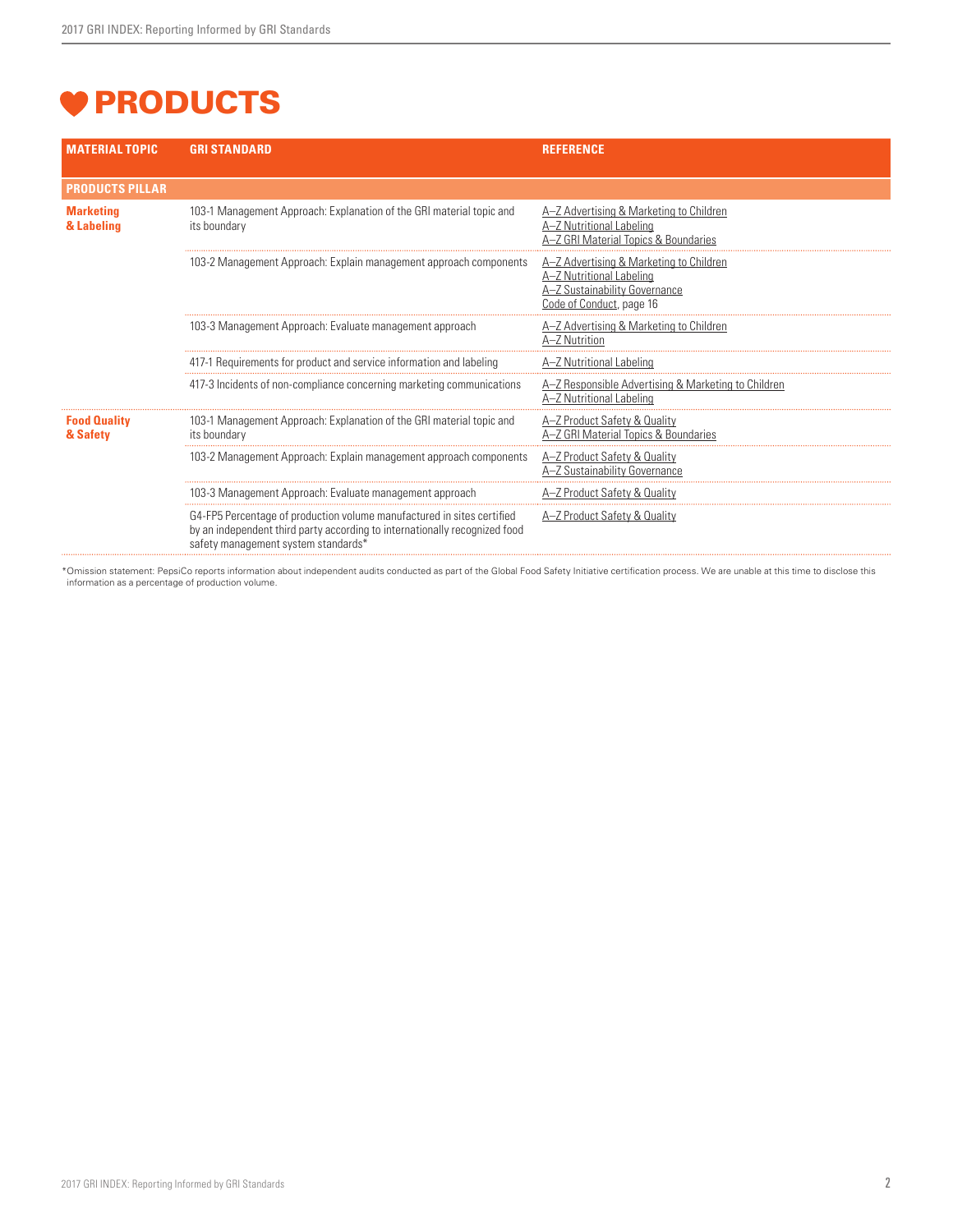# **PLANET**

| <b>MATERIAL TOPIC</b>                        | <b>GRI STANDARD</b>                                                                  | <b>REFERENCE</b>                                                                                                                                                                        |
|----------------------------------------------|--------------------------------------------------------------------------------------|-----------------------------------------------------------------------------------------------------------------------------------------------------------------------------------------|
| <b>PLANET PILLAR</b>                         |                                                                                      |                                                                                                                                                                                         |
| <b>Water</b>                                 | 103-1 Management Approach: Explanation of the GRI material topic and<br>its boundary | A-Z Water<br>CDP Water<br>2017 Sustainability Report, pages 19, 24-25<br>A-Z GRI Material Topics & Boundaries                                                                           |
|                                              | 103-2 Management Approach: Explain management approach components                    | A-Z Water<br>A-Z Sustainability Governance<br><b>CDP Water</b><br>2017 Sustainability Report, pages 19, 24-25                                                                           |
|                                              | 103-3 Management Approach: Evaluate management approach                              | A-Z Water<br><b>CDP Water</b><br>2017 Sustainability Report, pages 19, 24-25                                                                                                            |
|                                              | 303-1 Water withdrawal by source                                                     | A-Z Water<br><b>CDP Water</b><br>2017 Sustainability Report, pages 19, 24-25                                                                                                            |
| <b>Energy &amp; Climate</b><br><b>Change</b> | 103-1 Management Approach: Explanation of the GRI material topic and<br>its boundary | A-Z Climate Change<br>A-Z Fleet Efficiency<br>A-Z HFC<br>A-Z Renewable Energy<br>A-Z GRI Material Topics & Boundaries<br><b>CDP Climate</b><br>2017 Sustainability Report, pages 19, 21 |
|                                              | 103-2 Management Approach: Explain management approach components                    | A-Z Climate Change<br>A-Z Fleet Efficiency<br>$A-Z$ HFC<br>A-Z Renewable Energy<br>A-Z Sustainability Governance<br><b>CDP Climate</b><br>2017 Sustainability Report, pages 19, 21      |
|                                              | 103-3 Management Approach: Evaluate management approach                              | A-Z Climate Change<br>A-Z Fleet Efficiency<br>A-Z HFC<br>A-Z Renewable Energy<br><b>CDP Climate</b><br>2017 Sustainability Report, pages 19, 21                                         |
|                                              | 302-1 Energy consumption within the organization                                     | A-Z Climate Change<br><b>CDP Climate</b>                                                                                                                                                |
|                                              | 305-1 Direct Greenhouse Gas (GHG) emissions (Scope 1)                                | A-Z Climate Change<br><b>CDP Climate</b><br>2017 Sustainability Report, pages 19, 21                                                                                                    |
|                                              | 305-2 Energy indirect Greenhouse Gas (GHG) emissions (Scope 2)                       | A-Z Climate Change<br><b>CDP Climate</b><br>2017 Sustainability Report, pages 19, 21                                                                                                    |
|                                              | 305-3 Other indirect Greenhouse Gas (GHG) emissions (Scope 3)                        | A-Z Climate Change<br><b>CDP Climate</b><br>2017 Sustainability Report, pages 19, 21                                                                                                    |
|                                              | 305-4 Greenhouse gas (GHG) emissions intensity                                       | <b>CDP Climate</b>                                                                                                                                                                      |
|                                              | 305-5 Reduction of Greenhouse Gas (GHG) emissions                                    | A-Z Climate Change<br><b>CDP Climate</b><br>2017 Sustainability Report, pages 19, 21                                                                                                    |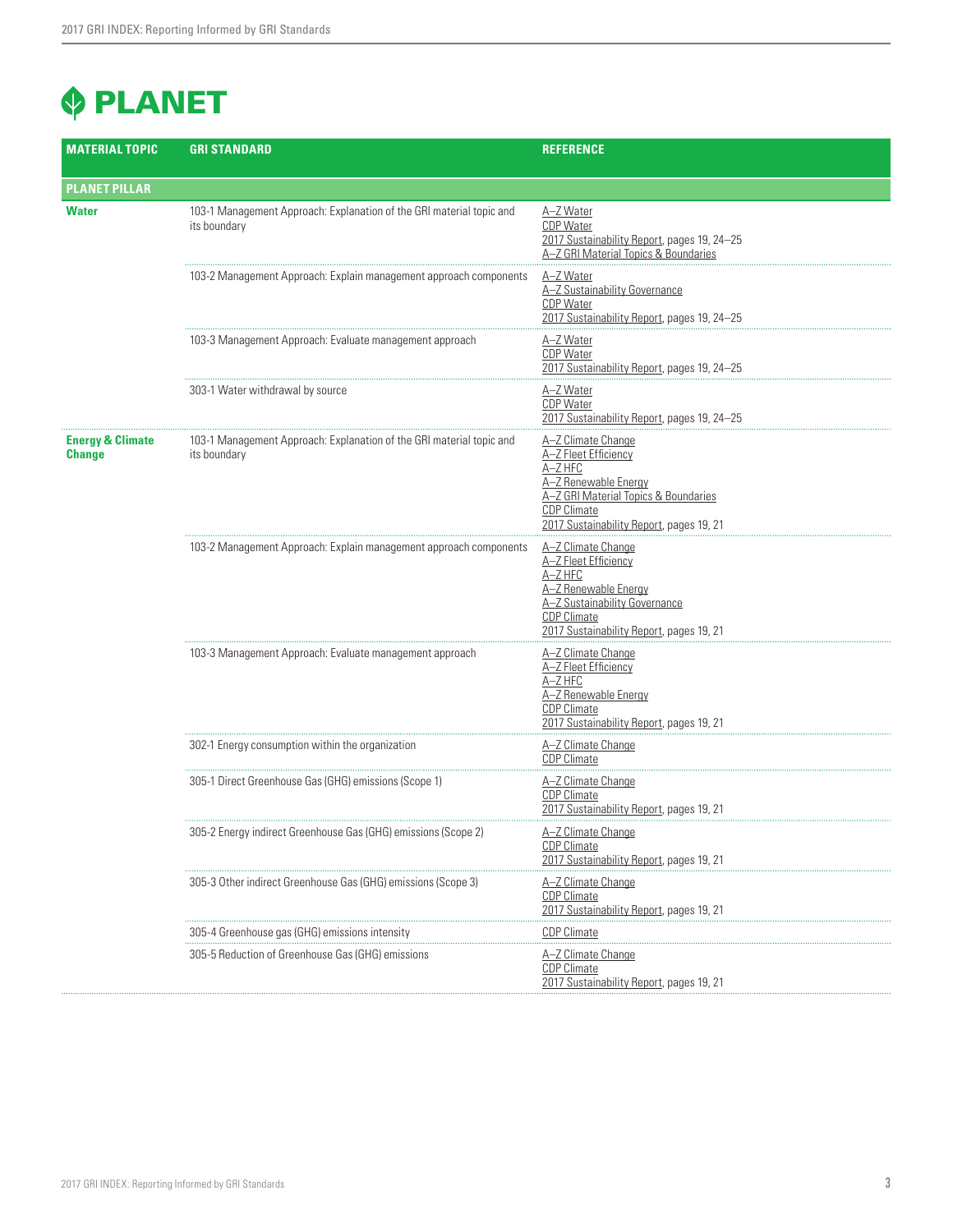# **PLANET**

| <b>MATERIAL TOPIC</b>                    | <b>GRI STANDARD</b>                                                                                            | <b>REFERENCE</b>                                                                                                                   |
|------------------------------------------|----------------------------------------------------------------------------------------------------------------|------------------------------------------------------------------------------------------------------------------------------------|
| <b>PLANET PILLAR</b>                     |                                                                                                                |                                                                                                                                    |
| <b>Agriculture</b>                       | 103-1 Management Approach: Explanation of the GRI material topic and<br>its boundary                           | A-Z Agriculture<br>A-Z Sustainable Sourcing<br>A-Z GRI Material Topics & Boundaries<br>2017 Sustainability Report, pages 19-20, 30 |
|                                          | 103-2 Management Approach: Explain management approach components                                              | A-Z Agriculture<br>A-Z Sustainable Sourcing<br>A-Z Sustainability Governance<br>2017 Sustainability Report, pages 19-20, 30        |
|                                          | 103-3 Management Approach: Evaluate management approach                                                        | A-Z Agriculture<br>A-Z Sustainable Sourcing<br>2017 Sustainability Report, pages 19-20, 30                                         |
|                                          | 308-2 Significant actual and potential negative environmental impacts in<br>the supply chain and action taken* | A-Z Agriculture<br>A-Z Sustainable Sourcing                                                                                        |
| <b>Deforestation</b>                     | 103-1 Management Approach: Explanation of the GRI material topic and<br>its boundary                           | A-Z Deforestation<br>A-Z Palm Oil<br>A-Z GRI Material Topics & Boundaries                                                          |
|                                          | 103-2 Management Approach: Explain management approach components                                              | A-Z Deforestation<br>A-Z Palm Oil<br>A-Z Sustainability Governance                                                                 |
|                                          | 103-3 Management Approach: Evaluate management approach                                                        | A-Z Deforestation<br>A-Z Palm Oil                                                                                                  |
|                                          | PepsiCo Metric: Percentage of Roundtable on Sustainable Palm Oil (RSPO)<br>certified palm oil sourced          | A-Z Palm Oil                                                                                                                       |
| <b>Packaging</b>                         | 103-1 Management Approach: Explanation of the GRI material topic and<br>its boundary                           | A-Z Packaging<br>A-Z GRI Material Topics & Boundaries<br>2017 Sustainability Report, pages 19, 22                                  |
|                                          | 103-2 Management Approach: Explain management approach components                                              | A-Z Packaging<br>A-Z Sustainability Governance<br>2017 Sustainability Report, pages 19, 22                                         |
|                                          | 103-3 Management Approach: Evaluate management approach                                                        | A-Z Packaging<br>2017 Sustainability Report, pages 19, 22                                                                          |
|                                          | 301-2 Percentage of materials used that are recycled input materials**                                         | A-Z Packaging<br>2017 Sustainability Report, pages 19, 22                                                                          |
| <b>Operational Waste</b><br>& Food Waste | 103-1 Management Approach: Explanation of the GRI material topic and<br>its boundary                           | A-Z Waste<br>A-Z GRI Material Topics & Boundaries                                                                                  |
|                                          | 103-2 Management Approach: Explain management approach components                                              | A-Z Waste<br>A-Z Sustainability Governance                                                                                         |
|                                          | 103-3 Management Approach: Evaluate management approach                                                        | A-Z Waste                                                                                                                          |
|                                          | 306-2 Waste by type and disposal method***                                                                     | A-Z Waste                                                                                                                          |

\* Omission statement: PepsiCo suppliers to which this indicator applies (farmers) exercise due care and attention in their farming activities and practices. However, many do not commonly conduct formal includes relevan

\*\* Omission statement: PepsiCo reports information on its rPET content in the U.S. and Western Europe as part of our progress against our Performance with Purpose goal to increase recycled<br>materials in our plastic packagin

\*\*\* Omission statement: PepsiCo reports information against its Performance with Purpose zero waste to landfill goal for our direct operations. At this time, we are unable to report at the level of granularity requested by GRI.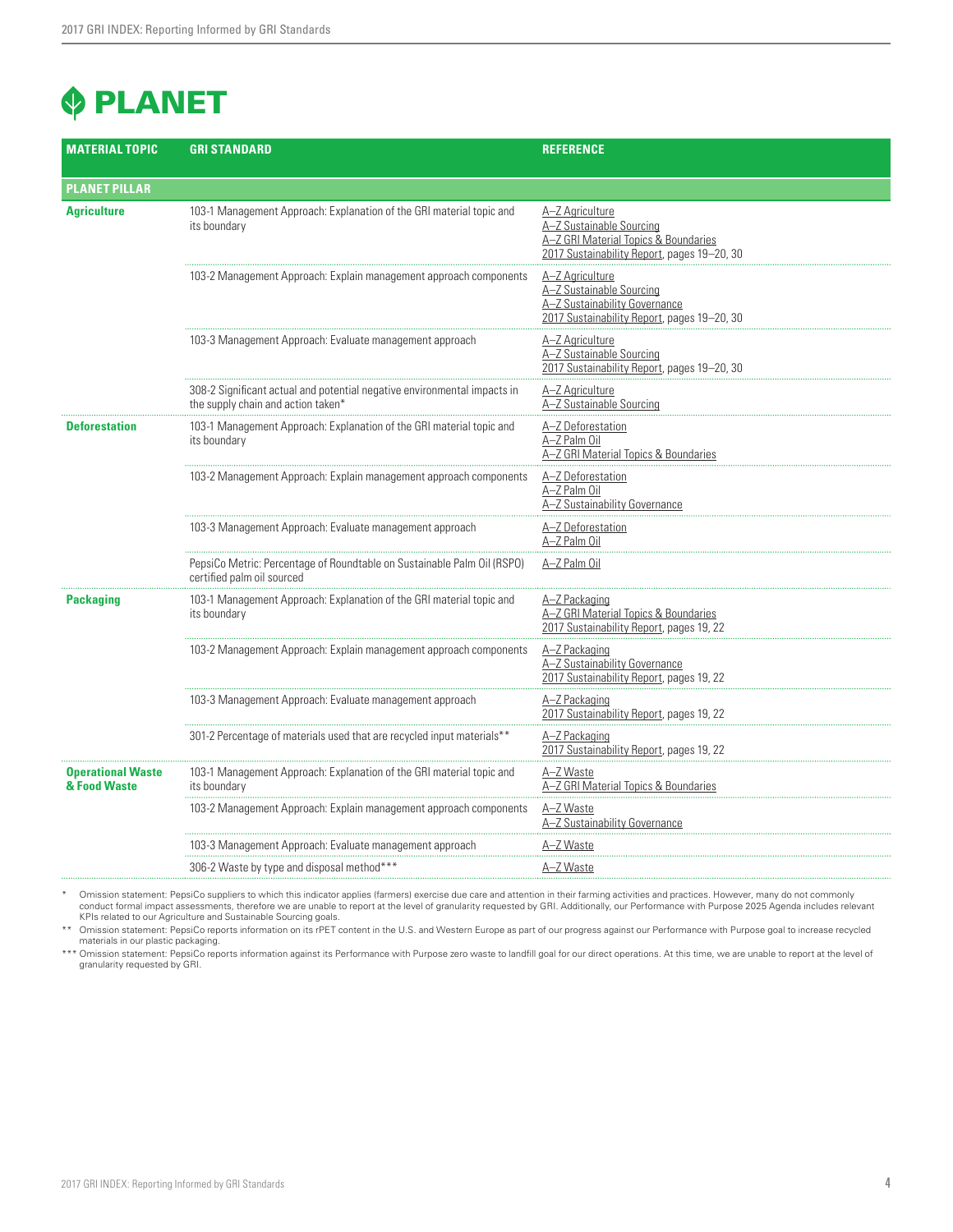# *<u><b>EOPLE</u>*

| <b>MATERIAL TOPIC</b>                   | <b>GRI STANDARD</b>                                                                                                                                                      | <b>REFERENCE</b>                                                                                      |
|-----------------------------------------|--------------------------------------------------------------------------------------------------------------------------------------------------------------------------|-------------------------------------------------------------------------------------------------------|
| <b>PEOPLE PILLAR</b>                    |                                                                                                                                                                          |                                                                                                       |
| <b>Community</b><br>Engagement*         | 103-1 Management Approach: Explanation of the GRI material topic and<br>its boundary                                                                                     | Global Citizenship website<br>A-Z Material Topics & Boundaries                                        |
|                                         | 103-2 Management Approach: Explain management approach components                                                                                                        | Global Citizenship website                                                                            |
|                                         | 103-3 Management Approach: Evaluate management approach                                                                                                                  | Global Citizenship website                                                                            |
| <b>Employee Talent</b><br>& Diversity   | 103-1 Management Approach: Explanation of the GRI material topic and<br>its boundary                                                                                     | A-Z Diversity & Engagement<br>A-Z Gender Parity<br>A-Z Talent<br>A-Z GRI Material Topics & Boundaries |
|                                         | 103-2 Management Approach: Explain management approach components                                                                                                        | A-Z Diversity & Engagement<br>A-Z Gender Parity<br>A-Z Talent<br>A-Z Sustainability Governance        |
|                                         | 103-3 Management Approach: Evaluate management approach                                                                                                                  | A-Z Diversity & Engagement<br>A-Z Gender Parity<br>A-Z Talent                                         |
|                                         | 401-1 New employee hires and employee turnover                                                                                                                           | A-Z Talent                                                                                            |
|                                         | 404-3 Percentage of employees receiving regular performance and career<br>development reviews                                                                            | A-Z Talent                                                                                            |
|                                         | 405-1 Diversity of governance bodies and employees                                                                                                                       | A-Z Talent<br>Proxy Statement, page 6                                                                 |
|                                         | 405-2 Ratio of basic salary and remuneration of women to men                                                                                                             | A-Z Pay Equity                                                                                        |
| <b>Human Rights</b>                     | 103-1 Management Approach: Explanation of the GRI material topic and<br>its boundary                                                                                     | A-Z Human Rights<br>A-Z GRI Material Topics & Boundaries<br>2017 Sustainability Report, pages 28-30   |
|                                         | 103-2 Management Approach: Explain management approach components                                                                                                        | A-Z Human Rights<br>A-Z Sustainability Governance<br>2017 Sustainability Report, pages 28-30          |
|                                         | 103-3 Management Approach: Evaluate management approach                                                                                                                  | A-Z Human Rights<br>2017 Sustainability Report, pages 28-30                                           |
|                                         | 412-1 Operations that have been subject to human rights reviews<br>or impact assessments                                                                                 | A-Z Human Rights                                                                                      |
|                                         | 412-2 Employee training on human rights policies or procedures                                                                                                           | A-Z Human Rights<br>A-Z Sustainable Sourcing                                                          |
|                                         | 414-2 Negative social impacts in the supply chain and actions taken                                                                                                      | A-Z Human Rights<br>A-Z Sustainable Sourcing                                                          |
| Workplace<br><b>Health &amp; Safety</b> | 103-1 Management Approach: Explanation of the GRI material topic and<br>its boundary                                                                                     | A-Z Workplace Health & Safety<br>A–Z GRI Material Topics & Boundaries                                 |
|                                         | 103-2 Management Approach: Explain management approach components                                                                                                        | A-Z Workplace Health & Safety                                                                         |
|                                         | 103-3 Management Approach: Evaluate management approach                                                                                                                  | A-Z Workplace Health & Safety                                                                         |
|                                         | 403-2 Type of injury and rates of injury, occupational diseases, lost days<br>and absenteeism, and total number of work-related fatalities, by region<br>and by gender** | A-Z Workplace Health & Safety                                                                         |
|                                         | 403-3 Workers with high incidence or high risk of diseases related<br>to occupation                                                                                      | A-Z Workplace Health & Safety                                                                         |

\* Omission statement: At this time there are no relevant GRI indicators that directly correspond with PepsiCo's GRI material topic. PepsiCo monitors and reports on this topic through the KPIs discussed on our Global Citizenship website.

\*\* Omission statement: While we have made global 2017 performance data such as Lost Time Incidents, Lost Time Incident Rates, Total Injury Rates, Occupational Disease Rates and fleet safety information with the granularity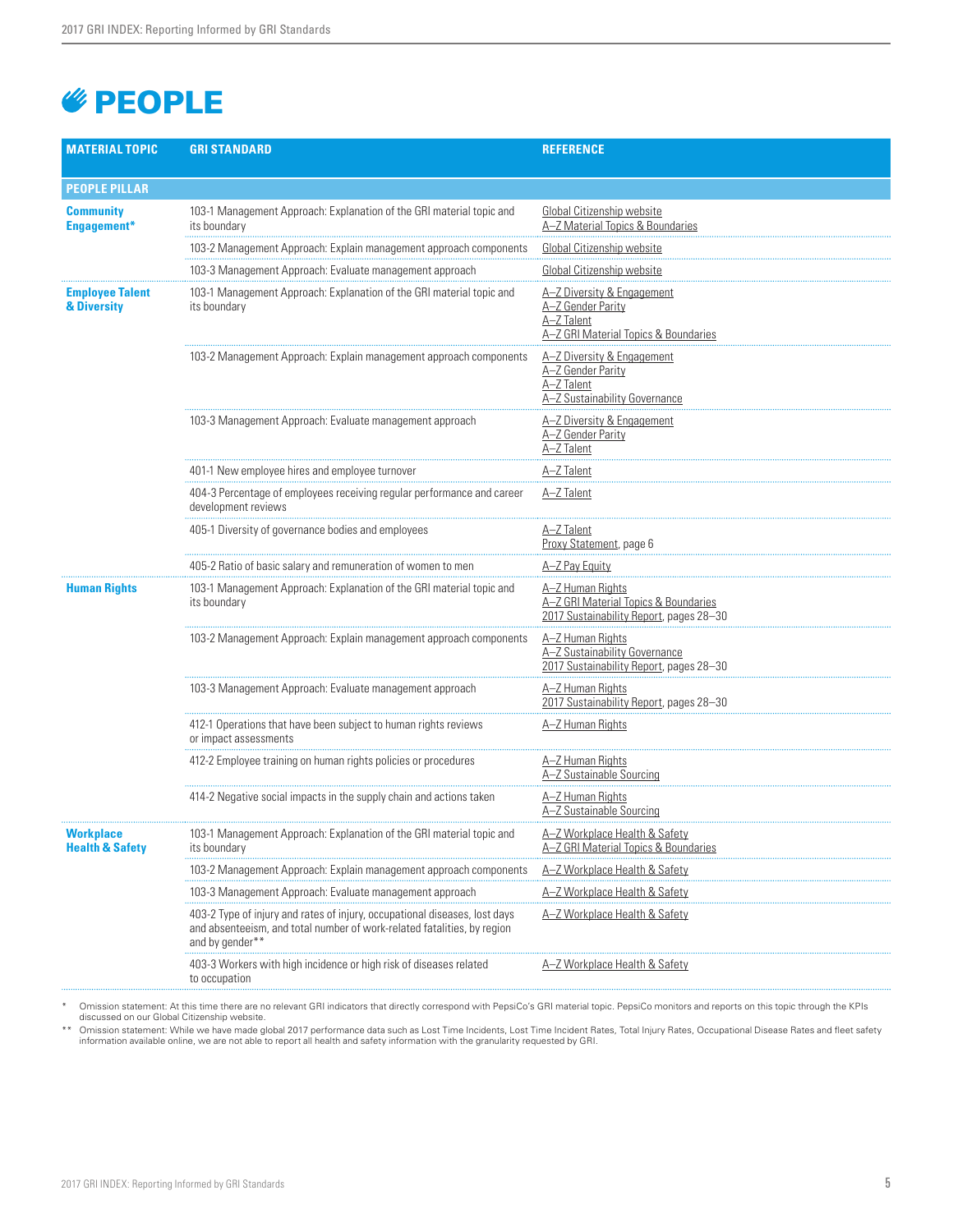| <b>MATERIAL TOPIC</b>                   | <b>GRI STANDARD</b>                              |                         | <b>REFERENCE</b>                                                                                                                                                                                                                                                                                                                                                                                                                                                                                                                                                                                                                                                                                                                                                   |  |
|-----------------------------------------|--------------------------------------------------|-------------------------|--------------------------------------------------------------------------------------------------------------------------------------------------------------------------------------------------------------------------------------------------------------------------------------------------------------------------------------------------------------------------------------------------------------------------------------------------------------------------------------------------------------------------------------------------------------------------------------------------------------------------------------------------------------------------------------------------------------------------------------------------------------------|--|
| <b>GENERAL DISCLOSURES PILLAR</b>       |                                                  |                         |                                                                                                                                                                                                                                                                                                                                                                                                                                                                                                                                                                                                                                                                                                                                                                    |  |
| <b>Organizational</b><br><b>Profile</b> | 102-1 Name of the organization                   | $\mathbf{r}$            | PepsiCo, Inc.                                                                                                                                                                                                                                                                                                                                                                                                                                                                                                                                                                                                                                                                                                                                                      |  |
|                                         | 102-2 Activities, brands, products and services  | $\mathbf{r}$            | Form 10-K/Annual Report, throughout<br>2017 Sustainability Report, page 1                                                                                                                                                                                                                                                                                                                                                                                                                                                                                                                                                                                                                                                                                          |  |
|                                         | 102-3 Location of headquarters                   | $\mathbf{\Phi}$         | 700 Anderson Hill Road, Purchase, New York, USA                                                                                                                                                                                                                                                                                                                                                                                                                                                                                                                                                                                                                                                                                                                    |  |
|                                         | 102-4 Location of operations                     | 心                       | Form 10-K/Annual Report, pages 4 and 30<br>2017 Sustainability Report, page 1                                                                                                                                                                                                                                                                                                                                                                                                                                                                                                                                                                                                                                                                                      |  |
|                                         | 102-5 Ownership and legal form                   | $\ddot{\theta}$         | Form 10-K/Annual Report, page 1                                                                                                                                                                                                                                                                                                                                                                                                                                                                                                                                                                                                                                                                                                                                    |  |
|                                         | 102-6 Markets served                             | $\overline{\mathbf{e}}$ | Form 10-K/Annual Report, pages 2-6                                                                                                                                                                                                                                                                                                                                                                                                                                                                                                                                                                                                                                                                                                                                 |  |
|                                         | 102-7 Scale of the organization                  | $\mathbf{r}$            | Form 10-K/Annual Report, pages 2-10; 30; 50                                                                                                                                                                                                                                                                                                                                                                                                                                                                                                                                                                                                                                                                                                                        |  |
|                                         | 102-8 Information on employees and other workers | $\mathbf{r}$            | Form 10-K/Annual Report, page 10<br>A-Z Talent                                                                                                                                                                                                                                                                                                                                                                                                                                                                                                                                                                                                                                                                                                                     |  |
|                                         | 102-11 Precautionary Principle or approach       | $\ddot{\theta}$         | Performance with Purpose is PepsiCo's vision to deliver top-tier financial<br>performance by improving the products we sell, operating responsibly<br>to protect our planet and empowering people around the world. As<br>stewards of PepsiCo, our Board plays an essential role in determining<br>strategic priorities and considers sustainability issues and integral part<br>of its business oversight. To align with our PwP 2025 Agenda, our Board<br>redefined the roles of its Committees by creating a Public Policy and<br>Sustainability Committee in 2017. The Committee assists the Board in<br>providing more focused oversight for the Company's policies, programs and<br>related risks that concern key public policy and sustainability matters. |  |
|                                         | 102-12 External initiatives                      | $\ddot{\theta}$         | A-Z Endorsement of External Initiatives & Principles<br>A-Z Stakeholder Engagement                                                                                                                                                                                                                                                                                                                                                                                                                                                                                                                                                                                                                                                                                 |  |
|                                         | 102-13 Membership of associations                | $\mathbf{\Theta}$       | A-Z Endorsement of External Initiatives & Principles<br>A-Z Stakeholder Engagement<br>A-Z Political Activities, Political Contributions & Issue Advocacy<br>2017 Trade Associations and Policy Groups                                                                                                                                                                                                                                                                                                                                                                                                                                                                                                                                                              |  |
| <b>Strategy</b>                         | 102-14 Statement from senior decision-maker      | $\boldsymbol{\theta}$   | 2017 Sustainability Report                                                                                                                                                                                                                                                                                                                                                                                                                                                                                                                                                                                                                                                                                                                                         |  |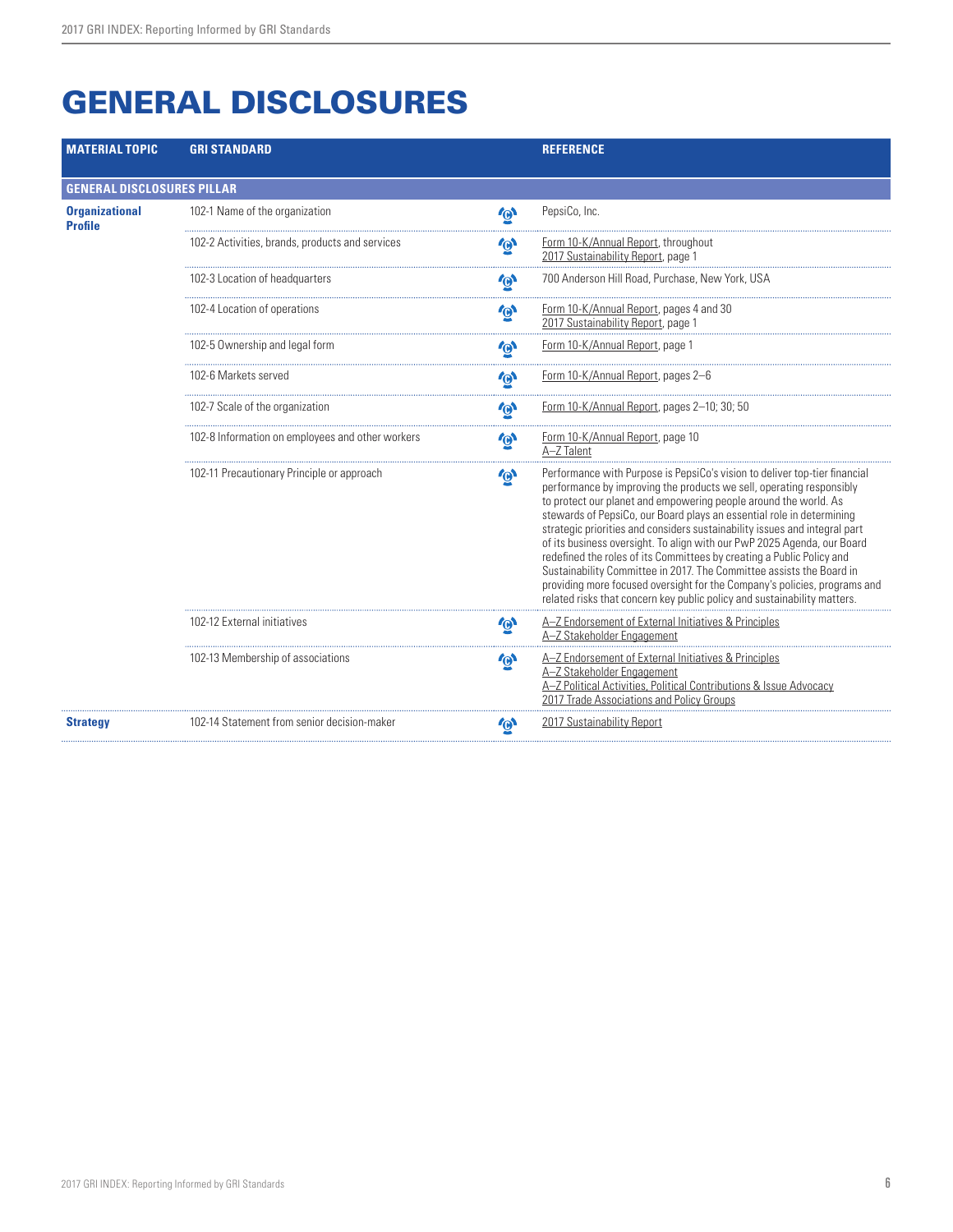| <b>MATERIAL TOPIC</b>                              | <b>GRI STANDARD</b>                                                                    |                         | <b>REFERENCE</b>                                                                                 |
|----------------------------------------------------|----------------------------------------------------------------------------------------|-------------------------|--------------------------------------------------------------------------------------------------|
|                                                    |                                                                                        |                         |                                                                                                  |
| <b>GENERAL DISCLOSURES PILLAR</b>                  |                                                                                        |                         |                                                                                                  |
| <b>Ethics &amp; Corporate</b><br><b>Governance</b> | 103-1 Management Approach: Explanation of the GRI material<br>topic and its boundary   | $\mathbf{\Theta}$       | A-Z Ethics & Integrity<br>A-Z GRI Material Topics & Boundaries                                   |
|                                                    | 103-2 Management Approach: Explain management<br>approach components                   | $\ddot{\theta}$         | A-Z Ethics & Integrity<br>A-Z Sustainability Governance                                          |
|                                                    | 103-3 Management Approach: Evaluate management approach                                | $\mathbf{\Theta}$       | A-Z Ethics & Integrity                                                                           |
|                                                    | 102-16 Values, principles, standards and norms of behavior                             | $\mathbf{r}$            | A-Z Ethics & Integrity                                                                           |
|                                                    | 102-17 Mechanism for advice and concerns about ethics                                  |                         | A-Z Ethics & Integrity                                                                           |
|                                                    | 102-18 Governance structure                                                            | $\vec{\Theta}$          | Proxy Statement, pages 25-36<br>Form 10-K, pages 133, 134                                        |
|                                                    | 102-19 Delegating authority                                                            |                         | A-Z Sustainability Governance                                                                    |
|                                                    | 102-20 Executive-level responsibility for economic,<br>environmental and social topics |                         | A-Z Sustainability Governance                                                                    |
|                                                    | 102-21 Consulting stakeholders on economic, environmental and<br>social topics         |                         | A-Z Sustainability Governance<br>Proxy Statement, pages 34-36                                    |
|                                                    | 102-22 Composition of the highest governance body and<br>its committees                |                         | Proxy Statement, pages 5-36                                                                      |
|                                                    | 102-23 Chair of the highest governance body                                            |                         | Proxy Statement, pages 5, 16                                                                     |
|                                                    | 102-24 Nominating and selecting the highest governance body                            |                         | Proxy Statement, pages 21-24; 27; 34-35                                                          |
|                                                    | 102-26 Role of highest governance body in setting purpose,<br>values and strategy      |                         | Proxy Statement, pages 32-35<br>Public Policy and Sustainability Committee Charter               |
|                                                    | 102-27 Collective knowledge of highest governance body                                 |                         | Proxy Statement, pages 23                                                                        |
|                                                    | 102-28 Evaluating the highest governance body's performance                            |                         | Proxy Statement, pages 23-24<br><b>Public Policy and Sustainability Committee Charter</b>        |
|                                                    | 102-29 Role of highest governance body in setting purpose,<br>values and strategy      |                         | A-Z Sustainability Governance<br>Public Policy and Sustainability Committee Charter              |
|                                                    | 102-30 Effectiveness of risk management processes                                      |                         | A-Z Sustainability Governance<br>Public Policy and Sustainability Committee Charter              |
|                                                    | 102-31 Review of economic, environmental and social topics                             |                         | A-Z Sustainability Governance<br>Public Policy and Sustainability Committee Charter              |
|                                                    | 102-33 Communicating critical concerns                                                 |                         | A-Z Sustainability Governance<br>Proxy Statement, pages 35-36                                    |
| <b>Stakeholder</b><br>Engagement                   | 102-40 List of stakeholder groups                                                      | <b>GY</b>               | A-Z Stakeholder Engagement                                                                       |
|                                                    | 102-41 Collective bargaining agreements                                                | $\vec{\Theta}$          | A-Z Talent                                                                                       |
|                                                    | 102-42 Identifying and selecting stakeholders                                          | $\bar{\mathbf{\Theta}}$ | A-Z Stakeholder Engagement                                                                       |
|                                                    | 102-43 Approach to stakeholder engagement                                              | $\mathbf{\Theta}$       | A-Z Stakeholder Engagement<br>A-Z GRI Material Topics & Boundaries<br>2017 Sustainability Report |
|                                                    | 102-44 Key topics and concerns raised                                                  | $\phi$                  | A-Z Stakeholder Engagement                                                                       |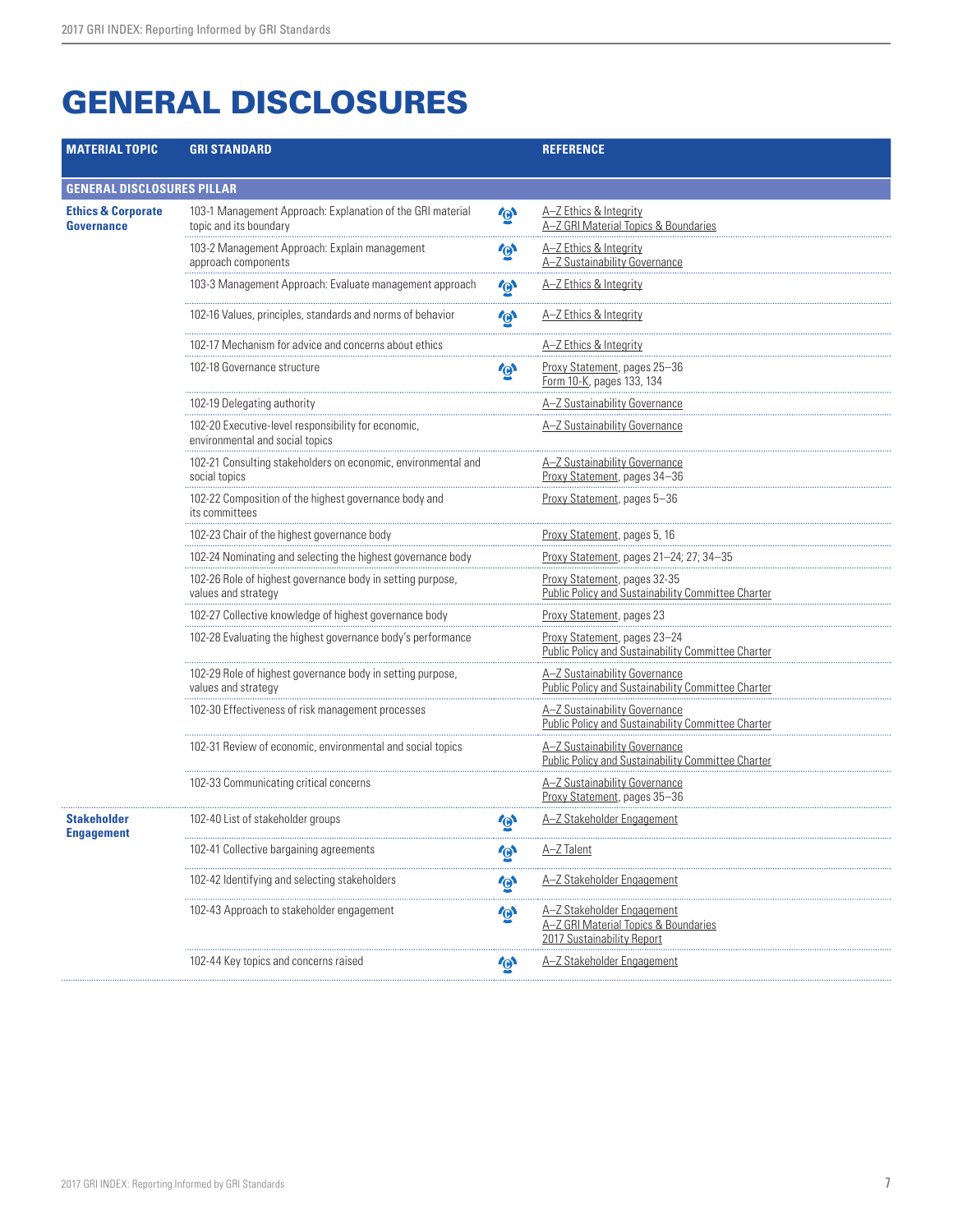| <b>MATERIAL TOPIC</b>                        | <b>GRI STANDARD</b>                                                                  |                       | <b>REFERENCE</b>                                                                                                                                                                                                                                                                                                                                                                                                                            |
|----------------------------------------------|--------------------------------------------------------------------------------------|-----------------------|---------------------------------------------------------------------------------------------------------------------------------------------------------------------------------------------------------------------------------------------------------------------------------------------------------------------------------------------------------------------------------------------------------------------------------------------|
| <b>GENERAL DISCLOSURES PILLAR</b>            |                                                                                      |                       |                                                                                                                                                                                                                                                                                                                                                                                                                                             |
| <b>Materiality &amp;</b><br><b>Reporting</b> | 102-45 Entities included in the consolidated financial statements                    | $\mathbf{r}$          | Form 10-K, Exhibit 21                                                                                                                                                                                                                                                                                                                                                                                                                       |
|                                              | 102-46 Defining report content and topic boundaries                                  | $\boldsymbol{\omega}$ | A-Z GRI Material Topics & Boundaries<br>2017 Sustainability Report                                                                                                                                                                                                                                                                                                                                                                          |
|                                              | 102-47 List of GRI material topics                                                   | <u>জি</u>             | A-Z GRI Material Topics & Boundaries<br>2017 Sustainability Report                                                                                                                                                                                                                                                                                                                                                                          |
|                                              | 102-48 Restatements of information                                                   | $\mathbf{\Theta}$     | 2017 Sustainability Report                                                                                                                                                                                                                                                                                                                                                                                                                  |
|                                              | 102-49 Changes in reporting                                                          | $\boldsymbol{\theta}$ | A-Z GRI Material Topics & Boundaries<br>2017 Sustainability Report                                                                                                                                                                                                                                                                                                                                                                          |
|                                              | 102-50 Reporting period                                                              | $\mathbf{\Theta}$     | Reporting covers PepsiCo's 2017 Fiscal Year                                                                                                                                                                                                                                                                                                                                                                                                 |
|                                              | 102-51 Date of most recent report                                                    | $\mathbf{r}_{\Theta}$ | 2017 Sustainability Report                                                                                                                                                                                                                                                                                                                                                                                                                  |
|                                              | 102-52 Reporting cycle                                                               | $\mathbf{\Theta}$     | PepsiCo reports on sustainability performance annually                                                                                                                                                                                                                                                                                                                                                                                      |
|                                              | 102-53 Contact point for questions regarding the report                              | $\mathbf{\Phi}$       | performancewithpurpose@pepsico.com                                                                                                                                                                                                                                                                                                                                                                                                          |
|                                              | 102-54 Claims of reporting in accordance with the<br><b>GRI STANDARDS</b>            | $\mathbf{r}$          | GRI Index                                                                                                                                                                                                                                                                                                                                                                                                                                   |
|                                              | 102-55 GRI content index                                                             | $\ddot{\theta}$       | <b>GRI Index</b>                                                                                                                                                                                                                                                                                                                                                                                                                            |
|                                              | 102-56 External assurance                                                            | <b>GN</b>             | PepsiCo seeks external assurance of its direct greenhouse gas emissions<br>(Scope 1), indirect greenhouse gas emissions (Scope 2), downstream<br>greenhouse gas emissions (Scope 3), energy consumption and production,<br>waste generation, water consumption, and health and safety data from our<br>company-owned plants. For more information, please refer to the complete<br>verification statement from Bureau Veritas in A-Z Topics |
| <b>Public Policy</b><br><b>Engagement</b>    | 103-1 Management Approach: Explanation of the GRI material<br>topic and its boundary | $\mathbf{\Theta}$     | A-Z Political Activities, Political Contributions & Issue Advocacy<br>A-Z GRI Material Topics & Boundaries                                                                                                                                                                                                                                                                                                                                  |
|                                              | 103-2 Management Approach: Explain management approach<br>components                 | $\mathbf{\Theta}$     | A-Z Political Activities, Political Contributions & Issue Advocacy<br>A-Z Sustainability Governance                                                                                                                                                                                                                                                                                                                                         |
|                                              | 103-3 Management Approach: Evaluate management approach                              | $\ddot{\theta}$       | A-Z Political Activities, Political Contributions & Issue Advocacy                                                                                                                                                                                                                                                                                                                                                                          |
|                                              | 415-1 Political contributions                                                        | $\mathbf{\Theta}$     | A–Z Political Activities. Political Contributions & Issue Advocacv                                                                                                                                                                                                                                                                                                                                                                          |
| <b>Financial</b><br><b>Performance</b>       | 103-1 Management Approach: Explanation of the GRI material<br>topic and its boundary | $\mathbf{r}_{\Theta}$ | A-Z GRI Material Topics & Boundaries                                                                                                                                                                                                                                                                                                                                                                                                        |
|                                              | 103-2 Management Approach: Explain management approach<br>components                 | <u>উ</u>              | Form 10-K/Annual Report<br>A-Z Sustainability Governance                                                                                                                                                                                                                                                                                                                                                                                    |
|                                              | 103-3 Management Approach: Evaluate management approach                              | ゆ                     | Form 10-K/Annual Report                                                                                                                                                                                                                                                                                                                                                                                                                     |
|                                              | 201-1 Direct economic value generated and distributed                                | <b>Para</b>           | Form 10-K/Annual Report                                                                                                                                                                                                                                                                                                                                                                                                                     |